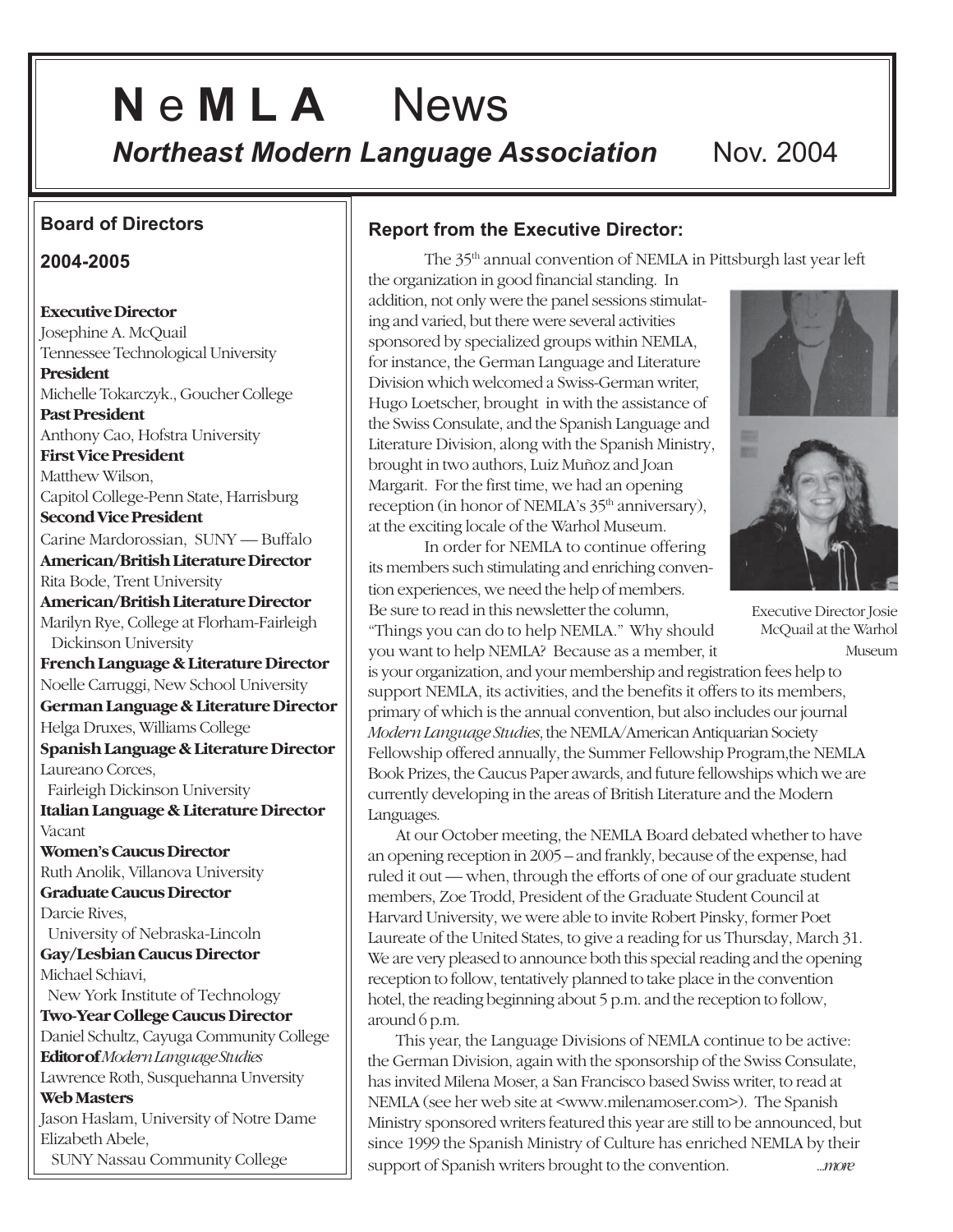### **Report from the Executive Director** *(continued)***:**

NEMLA Board members have been taking very active roles in the last few years in organizing special events for the convention: Annette Magid, former Two-Year College Caucus Director, has organized a panel of NEMLA poets reading on Politics and Poetry; Noëlle Carruggi, French Language and Literature Director, has organized a Multilingual Poetry Reading; Neil Donahue, former German Language Director, will once again offer a Forum on Academic Administration, for department chairs and anyone else interested in attending (this will be scheduled for Thurs., March 31, in the early afternoon). Darcie Rives, chair of the Graduate Student Caucus, has organized an interactive roundtable on the Academic Job Interview which will be of practical help to anyone thinking of interviewing for an academic job in the near future. The Gay and Lesbian Caucus, headed by Michael Schiavi, has also organized



Neil Donahue, Outgoing German Language and Literature Director, and colleagues

several special panels. Caucus and Language Receptions will be Friday evening, so if you are curious about any of them, please attend their Caucus Reception, as the receptions are open to anyone.

Caucuses are formed to in order to represent a subgroup within NEMLA, and there is one subgroup within NEMLA currently not represented by a Caucus: Part Time and Adjunct Faculty. Fortunately, Kandace Lombart, who also represents Adjunct Faculty in the MLA, is bringing her organizing skills to bear on the formation of this new caucus in NEMLA and has organized a panel this year on Adjunct Faculty,.

Finally, there are two other special panels offered this year: one, organized by NEMLA British and American Language Director Rita Bode, "Getting Published: A Roundtable sponsored by the NEMLA Board," will feature publishers from University Presses of New England, Susquehanna University Press, McFarland, and Laurence Roth, editor of *Modern Language Studies*; the other, organized by Zoe Trodd, on "American Protest Literature." Professor Trodd has published articles on photography, literature and history, most recently in Henry Louis Gates's volume *In Search of Hannah Crafts*. Her book *Meteor of War: The John Brown Story* (with John Stauffer), came out earlier this year, and she also has a book on protest literature forthcomingwith Harvard University Press. Her panel participants include John Stauffer, prize- winning Harvard professor; Tim McCarthy, author of *The Radical Reader*, and visiting faculty at University of North Carolina; and Paul Lauter, editor of the *Heath Anthology of American Literature*, and professor at Trinity College.

 President of NEMLA, Michelle Tokarczyk, has secured Leah Price, Professor of English at Harvard, as our keynote speaker. (See the separate column on Leah Price's accomplishments in this newsletter.) Professor Price's keynote address will take place the evening of Saturday April 2, and will be followed by a keynote reception.

 In addition to these special events to take place in the convention hotel, through the efforts of our local representative in Cambridge, Nick Parker, graduate student at Boston College, we are offering some special local events at group rates for NEMLA members who care to sign up for them in advance: theatre, a walking tour, opera, and art museums (see elsewhere in the newsletter or on the NEMLA Web page).

The 36th Annual Convention of NEMLA will be only the second I've organized as Executive Director, and I'm grateful for the efforts of all panel chairs and Board members, especially those mentioned above, for their work in making this one at Cambridge the best ever! A vast amount of work on the part of the NEMLA Board

#### **This Issue . . .**

goes to planning these conventions, and we try to keep in mind the welfare, enjoyment, and enrichment of our members intellectually and culturally, as well as bearing in mind the expense of the convention. We try to keep down costs everywhere we can, and weigh room costs against the desirability of a certain location. We also want each panel to obtain a good audience and to encourage participation from that audience, and this year, have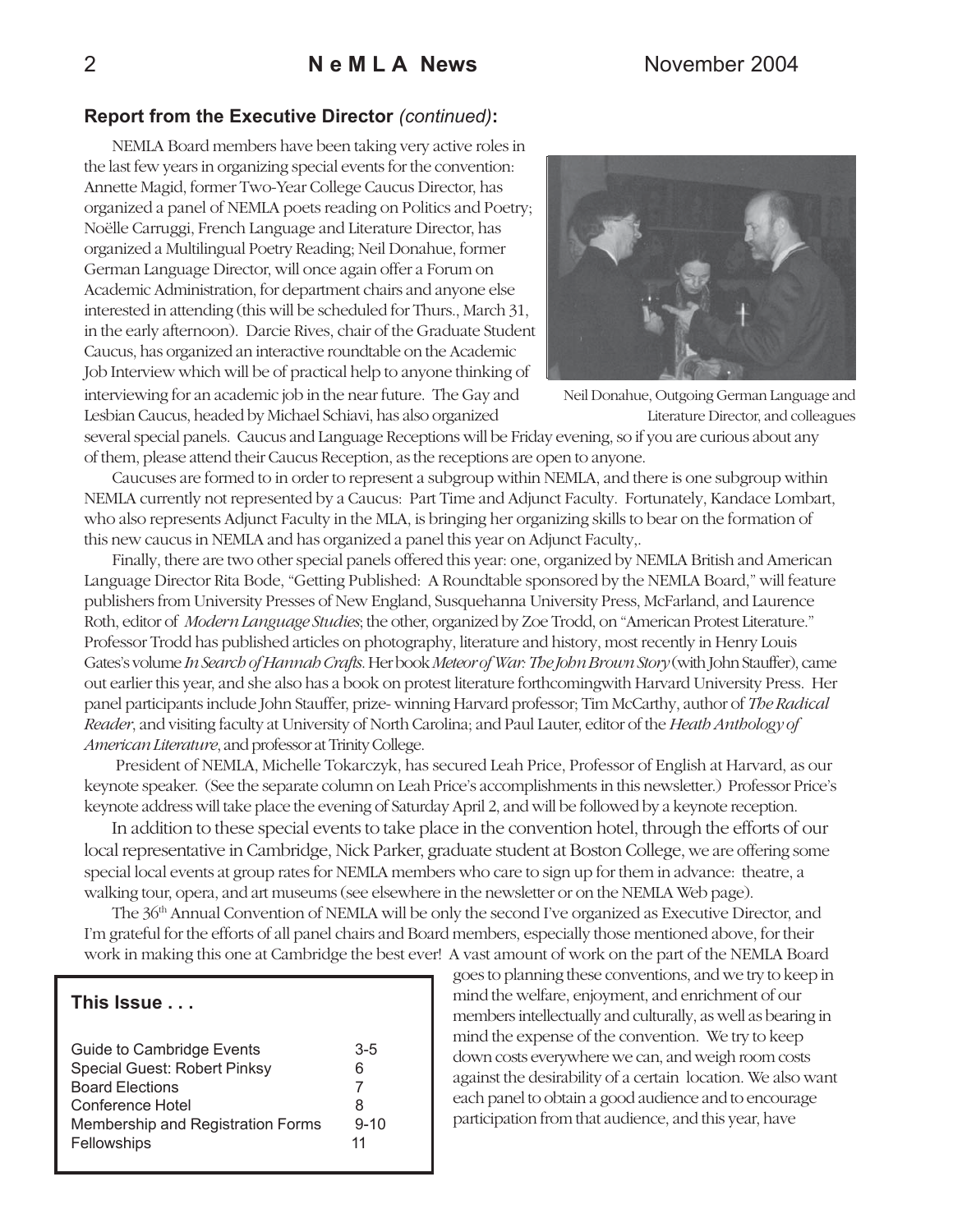resolutely limited second panels. We all would like to include worthy participants, but NEMLA is a juried convention, and some selection process, however, painful, must be invoked. We want to give the panels already scheduled a fair share of audience. With this in mind, please attend as many panels as you can and support participants in NEMLA.

> — *Josephine A. McQuail*, Executive Director Phone: (931) 372-6207; FAX: (931) 372-3484 Email: jmcquail@tntech.edu

### **Things You Can Do to Help NEMLA:**

 $\div$  **Stay in the Convention Hotel. NEMLA** must meet a certain room quota booked on behalf of our members; if we do not, we have to pay a percentage of the Meeting Room Rental Costs and other convention services depending on how far we fall short of an agreed upon number.

**ALWAYS MENTION NEMLA WHEN BOOKING A ROOM AT THE CONVEN-TION HOTEL!**

 $\div$  **Attend as many panels as you can** at the convention, and support participants in NEMLA.

! **If you order food at the hotel charge it to your room or indicate that you are with the NEMLA convention** (this counts for part of our food and beverage quota which we are also obliged to meet for convention services to be gratis)

 $\div$  **Fill out a change of address form** if you move during the year, and send to *Modern Language Studies* and NEMLA's Executive Director – we are charged postage for mail that is sent back to us for any reason.

! **Support** *Modern Language Studies* have your university or college library subscribe to NEMLA's journal.



Hugo Loetscher, Swiss-German author sponsored by the German Language and Literature Division of NEMLA and the Swiss Embassy, with Gabriela Eigensatz, Cultural Attaché, Consulate General of Switzerland, New York

### **36th Annual NEMLA Convention March 31-April 3, 2005 ó A Brief Guide**

**Thurs. March 31** — afternoon, NEMLA Board meeting; Forum on Academic Administration; Registration Tables Open

**5 p.m.** Reading by former Poet Laureate Robert Pinsky followed by an Opening Reception (Open to NEMLA members only)

**Fri. April 1** — Book Exhibits Open near Registration Area— Panel Sessions begin 8:30 a.m.-5:15 p.m.; 12-1 p.m. Special Readings, etc.; 5:30 p.m. Caucus Special Events and Receptions

**Sat. April 2** —7 a.m. Women's Caucus Breakfast; Book Exhibits Continue near Registration Area; PanelSessions begin 8:30 a.m.-5:15 p.m.; 12-1 p.m. Special Readings, etc.

**7 p.m**. Keynote Speaker, Leah Price, followed by Reception (open to General Public)

**Non-NEMLA Activities**, possible group discounts:

In addition to the regularly scheduled convention events, we would like to offer the following activities if enough people sign up for them. If interested in signing up for these, please inform the Executive Director and/or send in your payment to reserve your space.

#### **Museums/Galleries**

*\* Institute of Contemporary Art* \$8p/person. 1hr guided tour. Special opening just for us Sunday AM. Max capacity 50.

 *Likeness: Portraits of Artists by Other Artists* <http://www.icaboston.org/Home/Exhibitions/ Exhibitions/Upcoming/Likeness>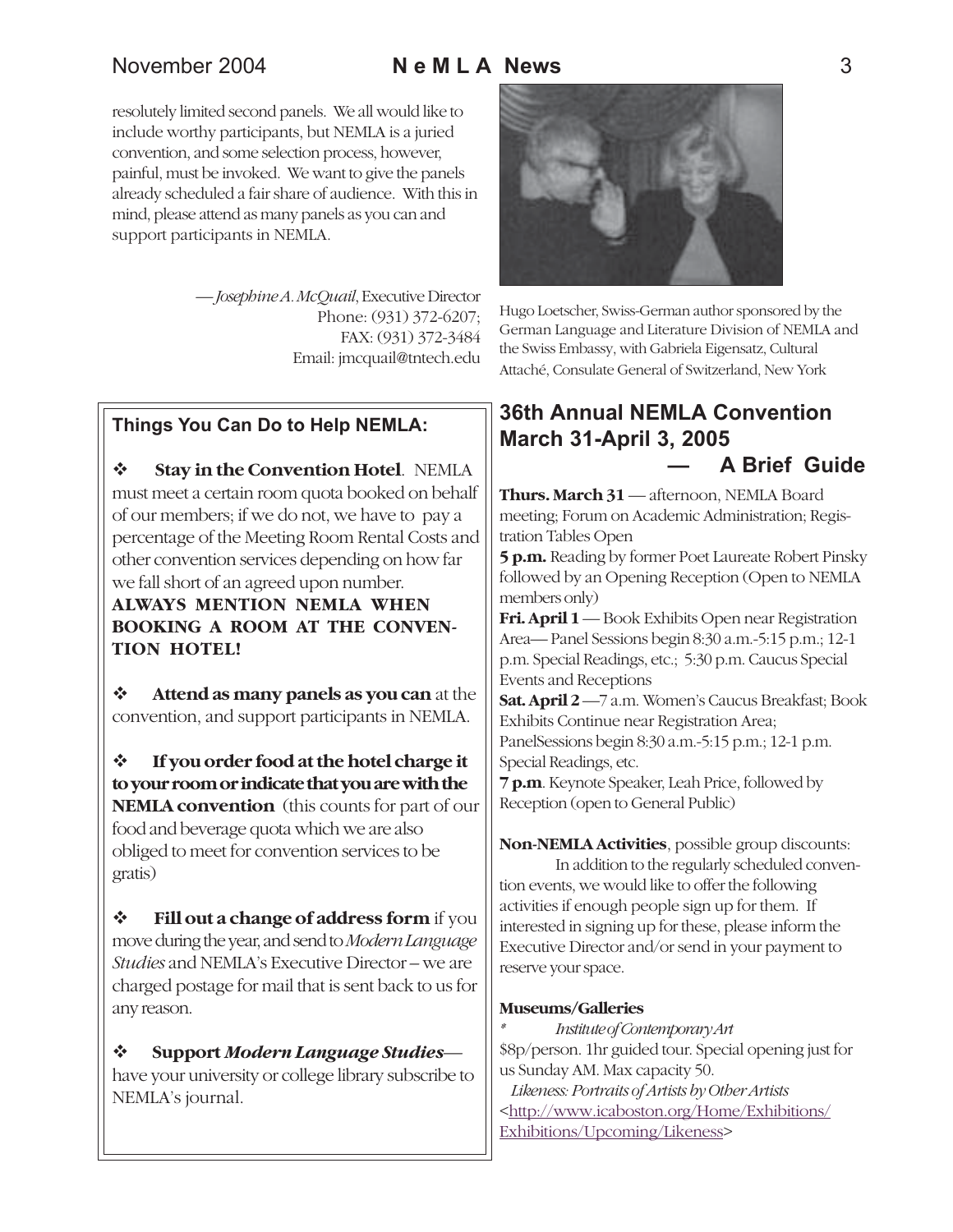### **Keynote Speaker at 2005 NEMLA Convention**



*Leah Price*, Professor of English at Harvard University, will give a talk titled "Novel Media" on Saturday, April 2 at 7 P.M. A reception will follow.

Professor Price has published widely in the fields of readerresponse criticism, the history of the book, eighteenth-century studies. Her books include The Anthology and the Rise of the Novel (Cambridge UP) which received a Choice Outstanding Academic Book Award. Her NEMLA talk is based on a book under contract with Princeton University Press. Professor Price received her doctorate in comparative literature from Yale University. She has been at Harvard since 2000. For further information on her work, consult her webpage at http://www.fas.harvard.edu/  $\sim$ /lprice/.

\*\*

#### **36th Annual NEMLA Convention in Cambridge – A Brief Guide** (continued)

January 19 - May 1, 2005. Exploring a recent proliferation of contemporary artists' portraits of their peers and heroes, this exhibition presents more than fifty visually striking and conceptually diverse works. Among the works in the exhibition are Robert Mapplethorpe's photograph of Louise Bourgeois; Deborah Kass's silkscreen of Cindy Sherman as Liza Minelli; Elizabeth Peyton's painting of Maurizio Cattelan; Feliz Gonzalez-Torres's textual portrait of Julie Ault; and Sean Landers' drawings of Francis Picabia, Marcel Duchamp, and Giorgio de Chirico. This exhibition is co-organized by the California College of Arts Wattis Institute for Contemporary Arts, and Independent Curators International (ICI), New York. The guest curator is Matthew Higgs. The exhibition and tour is made possible, in part, by an inkind donation from Philips Electronics North America.

#### *Momentum 3 / Kanishka Raja* <http://www.icaboston.org/Home/Exhibitions/ Exhibitions/Upcoming/MomentumRaja>

January 19 - May 1, 2005. Kanishka Raja, winner of the 2004 Digitas/ICA Artist Prize, will be the third artist in the Momentum exhibition series. This Bostonbased, Calcutta-born painter is best known for his carefully constructed images that collapse familiar domestic interiors with the outside world through wildly imaginative imagery including Op art, iconic

images of the American landscape, and Orientalist patterns. Raja will incorporate architectural aspects of the ICA within the paintings in the Momentum show, therby creating an interplay between his imaginary world and its relationship to the gallery space.

#### $M$ *useum of Fine Arts*

465 Huntington Avenue, Boston Guided tour (1hr) \$8p/person + above figure when group is >15

*Josef Sudek: Poet with a Camera.* View a collection personally chosen by the Czech master. until April 3, 2005 Josef Sudek, known as "the poet of Prague," was one of the most original photographers of the twentieth century. This exhibition features his lyrically expressive still lifes, landscapes, and architectural views from the recently acquired Sonja Bullaty and Angelo Lomeo Collection, supplemented with loans from local collections. After World War II, Sonja Bullaty, a Holocaust survivor, briefly assisted Sudek in his Prague studio. Bullaty moved to New York in 1946 where she began her own photographic career. In the decades that followed, Sudek sent her many carefully selected photographs. Bullaty and her husband Angelo Lomeo promoted Sudek's work in America, even holding an exhibition in their apartment, and wrote the first book devoted to the photographer in the West. Their very personal collection, acquired with the generous assistance of Saundra B. Lane, forms the core of "Josef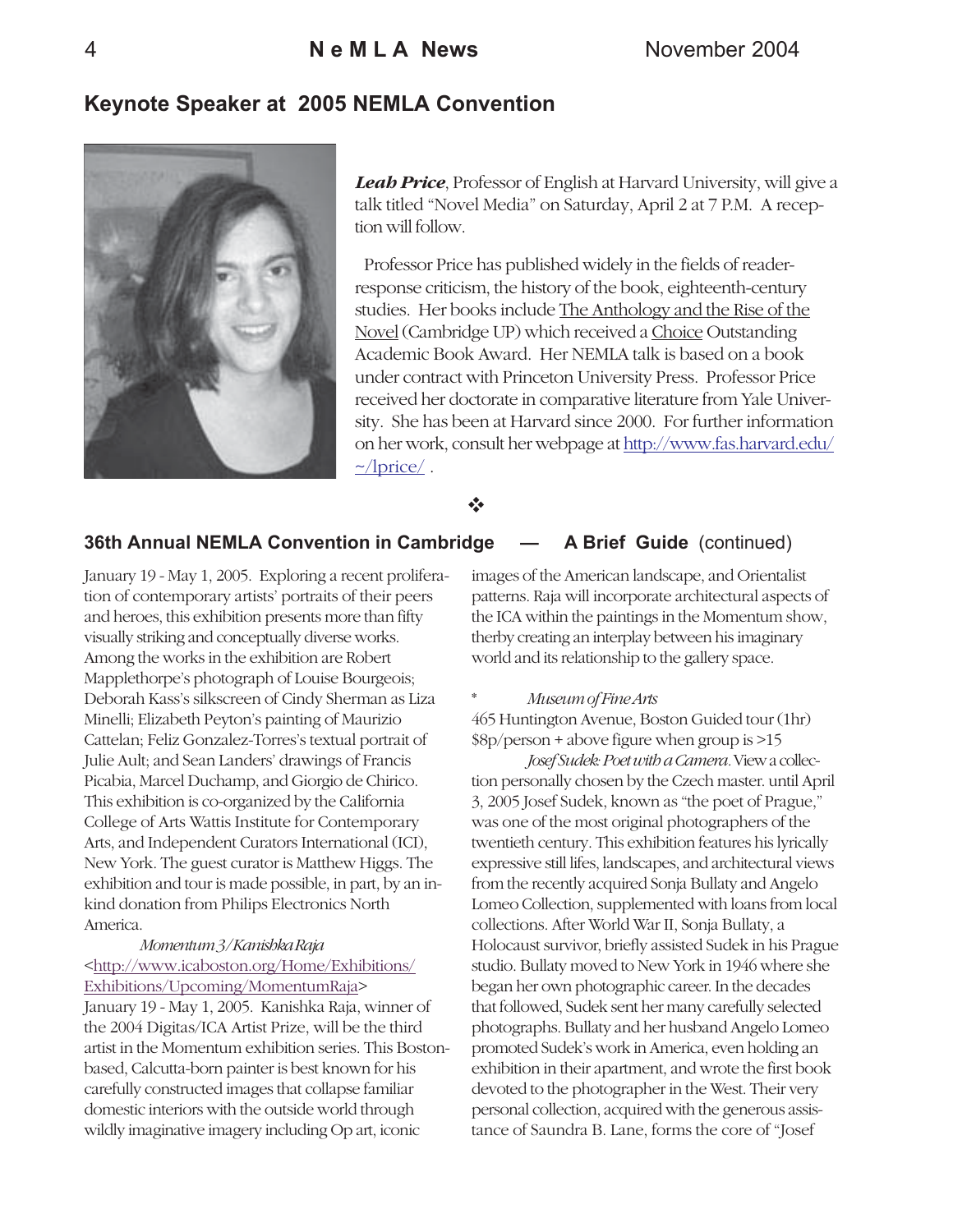### November 2004 **N e M L A News** 5

Sudek: Poet with a Camera." Also at the MFA during NEMLA:

January 19 - May 29, 2005 *Sets, Series, and Suites: Contemporary Prints*

February 2 - April 24, 2005 *New Architecture from Old: Foster at the MFA*

March 6 - July 3, 2005 *Speed, Style and Beauty: Cars from the Ralph Lauren Collections*

#### **Theatres**

• *American Repertory Theatre*, Loeb Drama Center; 64 Brattle Street, Cambridge

April 1,2,3: \$45; 10-50 = \$35; 50+ = \$25

*Olly's Prison* by Edward Bond - directed by Robert Woodruff

<http://www.amrep.org/people/woodruff.html> American Premiere - April 1-24, 2005

In an ordinary London flat, a desperate man is driven to commit an unspeakable act. Can he ever be free from the retribution of society, or will the legacy of the deed haunt him for all his life? Bond's magnificent play, originally written for television, is a scorching investigation of the forces of repression, and the quest for freedom, which bind our lives. Edward Bond is one of Britain's most lauded and controversial playwrights. His modern tragedies are landmarks in contemporary political drama. His writing is stark and bold, but shot through with gleams of redemption and hope, which transform his gritty urban landscapes into theatrical poetry. Artistic Director Robert Woodruff's recent productions at the A.R.T. have included Oedipus <http://www.amrep.org/oedipus/> , The Sound of a Voice

<http://www.amrep.org/voice/> , and Highway Ulysses

<http://www.amrep.org/ulysses/> , which demonstrated his ability to bring heart and humanity to some of the provocative questions of our existence.

\* *Blue Man Group*

Charles Playhouse ; 74 Warrenton Street The critically acclaimed BLUE MAN GROUP creates experiences that defy categorization. Blue Man Group is best known for multi-media performances that feature three bald and blue characters who take the audience through a multi-sensory, multi-media journey that combines theatre, percussion, music, art, science, and vaudeville into a form of entertainment that is like nothing else. People from all over the world, from all walks of life and from all age

groups have been fans of Blue Man Group! A live band whose haunting tribal rhythms help drive the show to its unforgettable climax accompanies Blue Man Group!

\* *Boston Lyric Opera's EUGENE ONEGIN* Tatiana, pensive and shy, loses her heart to the sophisticated Onegin. He rebuffs her: she's too innocent. But years later, Onegin meets Tatiana again. This time, she's everything he yearns for: poised, womanly — oh, and married. Who's crying now? March 30 - April 12, 2005

\* Stuart Street Playhouse; 200 Stuart Street  $15+=$ \$35 (normal rate is  $c$ \$50)

*Menopause the Musica*l. It all starts with four women at a lingerie sale with nothing in common but a black bra and memory loss, brain skips, night sweats, not enough sex, too much sex, and more! This joyful musical parody is set to 28 classic baby-boomer songs. Men love it too! Cast Members: Kathy St. George, Mary Callanan, Alisa Miles, Adrianne Cote.

\* *Boston Symphony Orchestra,* Symphony Hall April 1 , min 25, 10% discount; April 2, 5% discount. Price range without discount is \$29- \$105

> April 1, 2005 8:00 PM Ludovic Morlot, conductor

Stephen Hough, piano

MESSIAEN Les Offrandes oubliées, Symphonic meditation SAINT- SAENS Piano Concerto No. 5, Egyptian FRANCK Symphony in D minor Pre-Concert Talk by scholar/teacher Elizabeth Seitz at 7:00 pm in Symphony Hall. Free to performance ticket holders.

\* *Boston by Foot*; Sunday April 3, \$10p/person Literary Landmarks: Our literary stroll highlights the homes and haunts of such great Victorians as Hawthorne, Thoreau, Alcott, and Longfellow. Individually, they were writers and poets without peer. Collectively, they made Boston the epicenter of American letters.

### **To reserve tickets for any of these events, fill out and mail the form on page 8.**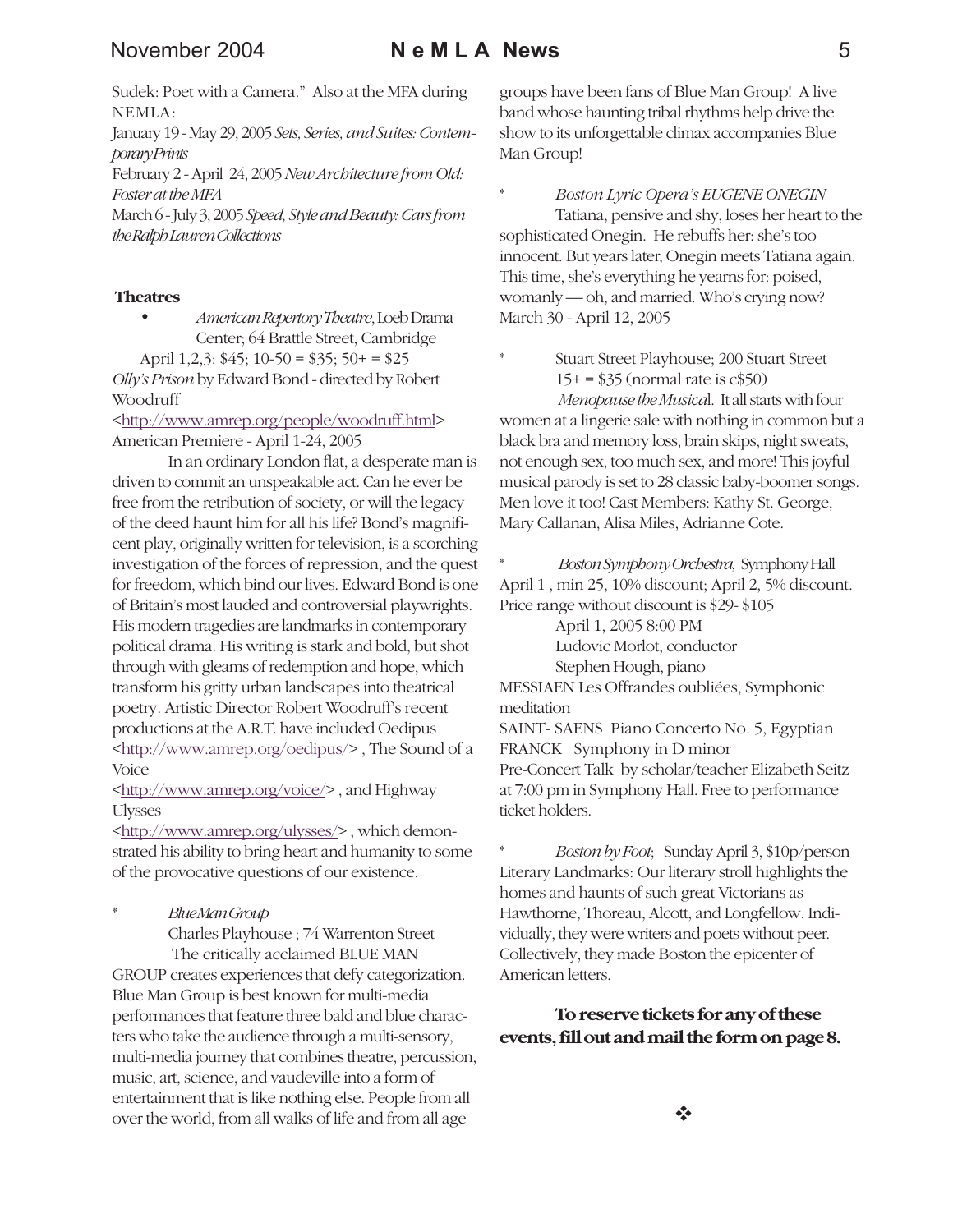### 6 **N e M L A News** November 2004

### **Special Convention Guest: Poet Robert Pinsky**



Robert Pinsky moves in language the way a Jazz musician moves in melody, inventing continuities and harmonies from moment to moment out of the stubbornly disharmonious materials of contemporary life.

— *Alan Shapiro, 1997*

I am thrilled to announce that Robert Pinsky will be speaking on the opening night of the Northeast Modern Language Convention, Thursday, March 31, 2005 (see the Executive Director's report , p. 1, on how this came about). Robert Pinsky served as U.S. Poet Laureate from 1997-2000. In this role, he served to popularize poetry to an extent equaled by no poet laureate before him, with the brilliant idea of the Favorite Poem Project. (This project is still ongoing, and you can read about it, hear excerpts, and even host a Favorite Poem event by going to  $\frac{\text{http://}}{\text{http://}}$ www.favoritepoem.org/>). Many of you might have seen examples of the Favorite Poem Project on the Jim Lehrer News Hour on Public Television: from people who sent in their favorite popular poems and explained why they felt a connection to them, some were selected and the subjects were filmed reading their favorite poem and explaining its personal significance; PBS aired quite a few of them during the News Hour. (Several volumes from the Project have been published, including Norton's *Invitation to Poetry*, a collection of Favorite Poems). The Project itself evidences Robert Pinsky's dedication to both educating the public and popularizing poetry. He has appeared at the Modern Language Association convention in the past, and his participation in the NEMLA conference in Cambridge is a real privilege.

Besides his dedication to poetry in general, he is of course a poet, and also a teacher in the graduate writing program at Boston University. His first collection of poetry was *Sadness and Happiness*, published in 1975. He was nominated for the Pulitzer Prize in Poetry for his *The Figured Wheel: New and*

*Collected Poems 1965-1995*, which won the Lenore Marshall Award and the English Speaking Union's Ambassador Book Award. *An Explanation of America* was awarded the Saxifrage Prize in 1980. *History of My Heart* received the 1985 William Carlos Williams Prize of the Poetry Society of America . More recent collections of his poetry include *The Want Bone* (1990), and *Jersey Rain* (2000). Among his works of criticism are *The Situation of Poetry: Contemporary Poetry and Its Traditions* (1976), and *Poetry and the World* , a collection of essays, which was nominated for the National Book Critics Circle Award in criticism. Robert Pinsky's work in translating poetry is also notable: he co-translated poems from the Polish by Nobel Prize winner Czeslaw Milosz as *The Separate Notebooks*, and his new verse translation of Dante's *The Inferno* was awarded the Los Angeles Times Book Award in poetry and the Howard Morton Landon Prize for translation. (All of the above publications are currently available at Amazon.) Currently he also serves as poetry editor for the online journal *Slate*. I am very proud that NEMLA will be hosting his reading, which will be followed by a reception.

 Please RSVP by e-mail or on your conference registration forms or by the Event checklist published in the newsletter (which is also on our Webpage <www.nemla.org > under "Convention") whether you plan to attend the reading and reception to assist with planning. Currently, the reading is only open to NEMLA members. *-- Josephine A. McQuail*

!

 *Executive Director*

### **Elections to the Board of Directors**

Following the convention in Pittsburgh, candidates were located and reviewed for vacant positions on the NEMLA Board of Directors. The following candidates were accepted and we ask the membership to indicate approval. Please use the ballot below and mail to Matthew Wilson **OR** copy the ballot and send by email to <eabele88@att.net> by Jan. 15.

#### **Candidate for Second Vice President**

**Matt Lessig** teaches American and African-American literature at SUNY Cortland. He has published articles on William Faulkner, Sterling Brown, and T. S. Stribling. His administrative experience includes serving as Co-Director of Academic Advising and as Assistant to the Director of Rhetoric in the English Department at the University of Illinois at Urbana-Champaign.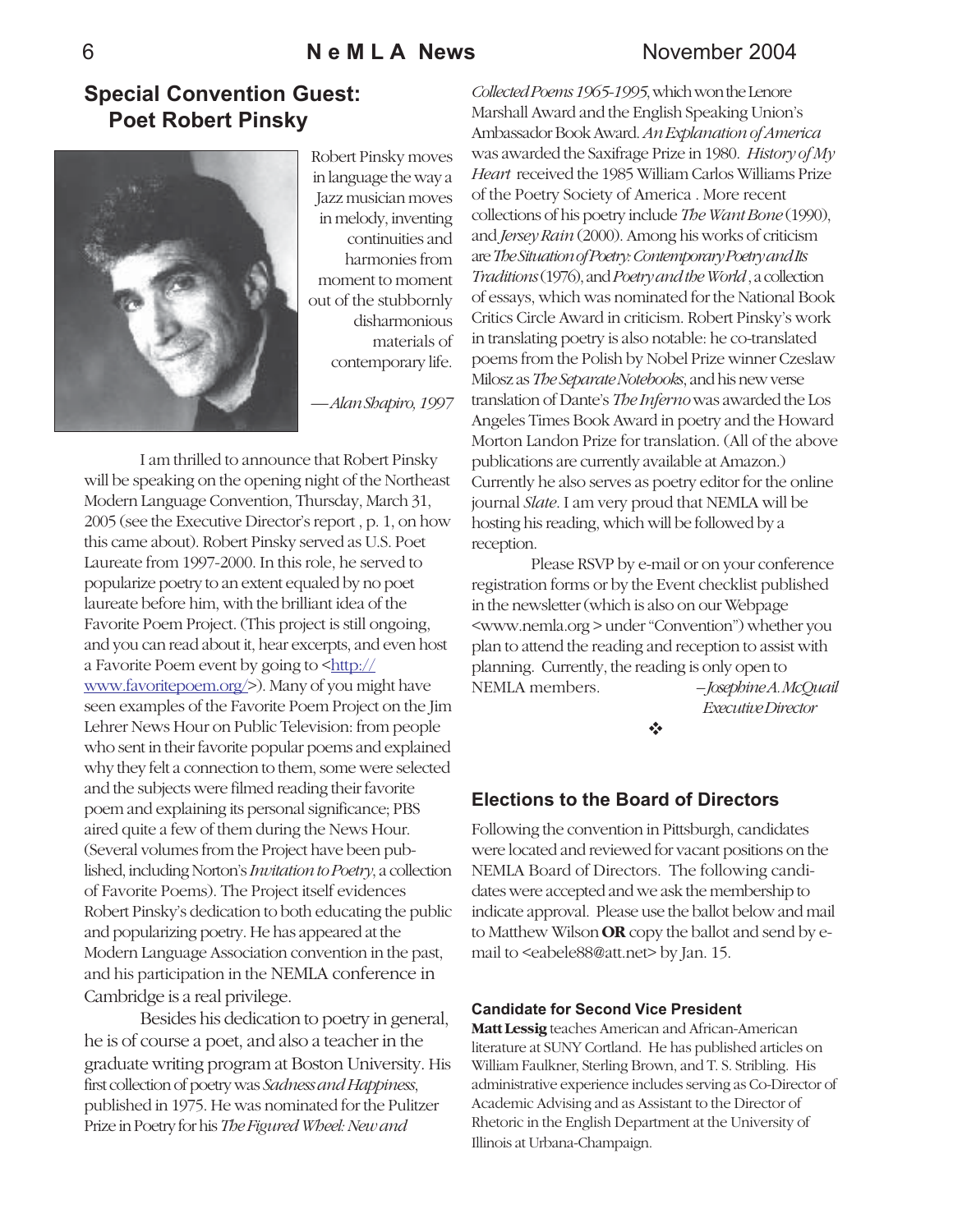### November 2004 **N e M L A News** 7

#### **Elections to the Board of Directors** (continued)

**Goals:** I would be honored to serve as a board member for NEMLA. If elected, I look forward to serving as a board member and contributing to the continuing health and development of NEMLA.

\*\*

#### **Candidate for American / English Literature Director**

**Robert E. Lougy** received his Ph.D. in English Literature with a minor in Nineteenth-Century Intellectual History from the University of California at Davis. He is currently an Associate Professor of English at The Pennsylvania State University at University Park where he teaches both undergraduate and graduate courses in nineteenth and twentieth century literature, with special interests in the Victorian novel, fiction and narrative theory, and literary theory. He is also currently serving as Director of Undergraduate Studies and American Studies. His most recent book, *Inaugural Wounds: The Shaping of Desire in Five Nineteenth-Century English Narratives*, was recently published by Ohio University Press in 2004. He has published a critical biography of the Irish writer, Charles Robert Maturin, has edited a novel, *Children of the Chapel,* written by Swinburne and his cousin Mary Gordon, and brought out a bibliography of Martin Chuzzlewit for the Garland Charles Dickens Annotated Bibliography Series. He has published extensively on Victorian, modern, and postmodern writers in a wide of journals such as *Nineteenth-Century Literature, Dickens Studies Annual, ELH, Victorian Poetry, Criticism, Modern Language Studies, Modern Language Quarterly, Dalhousie Review,* and *PMLA*. **Statement of purpose and goals:** The Board of Directors of NEMLA should work together in helping ensure the continued strength and viability of NEMLA as a professional organization. I have been a member of NEMLA for over eight years and have participated regularly in its annual meetings. As a board member I would want to make sure that we continue as an organization to foster an atmosphere of tolerance and mutual respect in which diverse voices might be heard. In these days of diminishing revenues and uncertain institutional support, we must also work to help establish a solid financial base for our organization.

#### $\ddot{\bullet}$

#### **Candidate for Italian Language & Literature Director**

Professor **Simona Wright** holds a Masters' in German Literature from the Univesity of Ca' Foscari, Venice, Italy (1987), and a Ph. D. in Italian from Rutgers University (1995). Professor Wright has written one volume on the neobaroque elements in the works of Italo Calvino and several articles on Italian women writers, contemporary

Italian poetry and on the literature of migration. She presently serves as Chair of the Modern Languages Department at The College of New Jersey, where she also teaches Italian. She has been an active member of NEMLA since 1993, participating as a speaker and chair in all but one of the conferences since that year. She has also published several articles in NEMLA Italian Studies. Since last year, she has been very involved in re-energizing the NEMLA Italian Studies area by coordinating the sessions, keeping the correspondence with the NEMLA Excecutive Director, and by encouraging a larger number of Italianists to participate in the conference. Her plan for the future is to continue to support the NEMLA Italian session by coordinating the organization of future conferences, by inviting more Italianists to participate and chair sessions, to expand the number of sessions available and to foster the growth to the NEMLA Italian Studies in general.

#### **BALLOT**

\_\_\_\_\_\_\_\_\_\_\_\_\_\_\_\_\_\_\_\_\_\_\_\_\_\_\_\_\_\_\_\_\_\_\_\_\_\_\_\_\_\_\_\_\_\_\_\_\_\_\_\_\_\_\_\_\_\_\_\_\_

\_\_\_\_\_\_\_\_\_\_\_\_\_\_\_\_\_\_\_\_\_\_\_\_\_\_\_\_\_\_\_\_\_\_\_\_\_\_\_\_\_\_\_\_\_\_\_\_\_\_\_\_\_\_\_\_

\_\_\_\_\_\_\_\_\_\_\_\_\_\_\_\_\_\_\_\_\_\_\_\_\_\_\_\_\_\_\_\_\_\_\_\_\_\_\_\_\_\_\_\_\_\_\_\_\_\_\_\_\_\_\_

\_\_\_\_\_\_\_\_\_\_\_\_\_\_\_\_\_\_\_\_\_\_\_\_\_\_\_\_\_\_\_\_\_\_\_\_\_\_\_\_\_\_\_\_\_\_\_\_\_\_ name

street address

city, state or province, zip code

e-mail (optional)

I certify that I am a current 2005 NEMLA member with all voting privileges (only current NEMLA members may vote) and have not already voted by e-mail

#### signature

#### **Candidate for Second Vice President**

**\_\_\_\_\_\_\_\_\_\_\_\_** I endorse Matt Lessig

\_\_\_\_\_\_\_\_\_\_\_\_\_\_\_\_\_\_\_\_\_\_\_\_\_\_\_\_\_\_\_\_\_\_\_\_\_\_\_\_\_\_\_\_\_\_\_\_\_\_\_\_\_\_\_\_

#### **Candidate for English / American Director**

**\_\_\_\_\_\_\_\_\_\_\_\_** I endorse Robert E. Lougy

#### **Candidate for Italian Language & Literature Director**

\_\_\_\_\_\_\_\_\_\_\_\_\_ I endorse Simona Wright

Mail ballot to Matthew Wilson, c/o Capital College — Penn State Harrisburg, School of Humanities, 777 W. Harrisburg Pike, Middleton PA 17057-4898 USA by **Jan. 15, 2005** or send by e-mail to address above by the same deadline.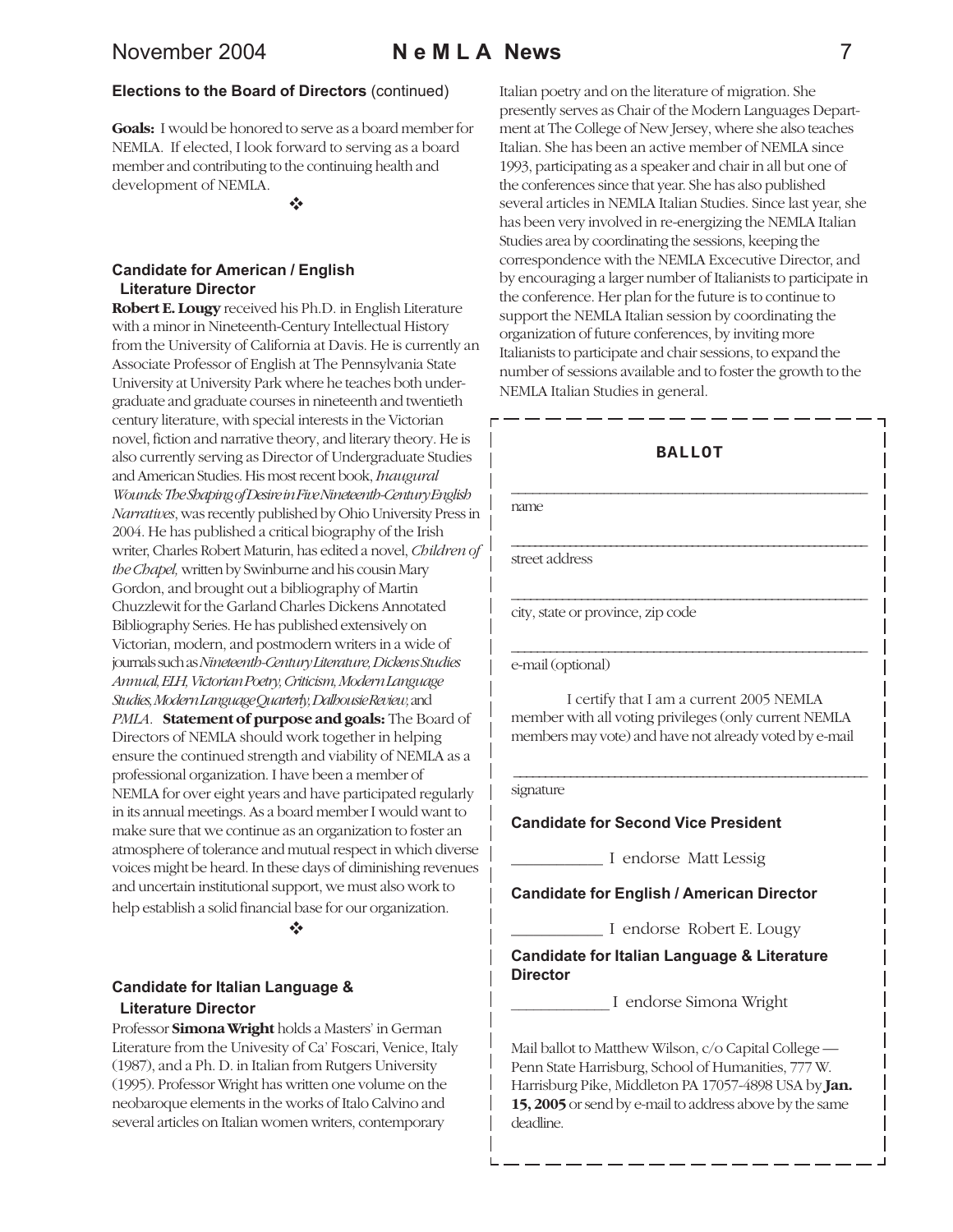### **Conference Hotel**



### **Hyatt Regency, Cambridge, 575 Memorial Dr., Cambridge MA**

NEMLA returns to the Hyatt Regency Cambridge Hotel for this year's convention. It's vital to keep registration costs down that members stay in the conference hotel if attending the conference. Reservations 1-888-421-1442 (toll free from U.S. and Canada) and 402-592-6464. Room Rates: single/double \$149 (pre-tax); triple/quadruple \$174.00 (pre-tax). Reservations must be made BEFORE **March 1, 2005**. Please mention that you are attending the NEMLA convention.

### **NEMLA Membership**

Membership entitles members to: the next NEMLA newsletter, the remaining issues of *Modern Language Studies* for the membership year depending on the time one joins. Institutional memberships are not the same as those for individual members. Current NEMLA members have the privileges of proposing panels for upcoming conferences and applying for NEMLA grants, as well as voting in open elections. Note: effective Dec. 2004, the membership year shall begin on 1 December 2004 and shall end on 30 Nov. 2005.

### **Online Payment**

Although members may still print out the joint membership/registration form from the website and mail it in to the Executive Director at no extra cost, we would like for several reasons to urge participants to use the Acteva online payment service to join NEMLA and register for the convention, even though a small extra processing fee will be charged. By using Acteva you can use your credit card, and, if you're paying in foreign currency, avoid currency conversion headaches, whereas NEMLA cannot process credit cards and must receive payment in U.S. currency. To pay online: http://www.acteva.com//booking.cfm?bevaid=73608

### **Feedback Form for Activities, 2005 Convention**

Please help us plan some cultural events for you by indicating your interest and making pre-payment if applicable. NEMLA can get tickets for a group rate only if enough people sign up.

|                     |                                                                              | City _____________ state __________ post code ____________ e-mail _________ phone _________________                |  |
|---------------------|------------------------------------------------------------------------------|--------------------------------------------------------------------------------------------------------------------|--|
|                     |                                                                              |                                                                                                                    |  |
|                     | __ I plan to attend the Forum on Academic Administration Thurs. afternoon    |                                                                                                                    |  |
|                     |                                                                              | I plan to attend the Opening Reception and Reading by Robert Pinsky Thurs. night (free)                            |  |
| <b>Walking Tour</b> |                                                                              |                                                                                                                    |  |
|                     | I am interested in going on the Literary Landmarks Walk on Sun. (\$10)       |                                                                                                                    |  |
| <b>Theatre</b>      |                                                                              |                                                                                                                    |  |
|                     | I am interested in seeing <i>Olly's Prison</i> (Fri. 8 p.m. \$35 group rate) |                                                                                                                    |  |
|                     |                                                                              | 1 am interested in the <i>Blue Man Group</i> (\$46): $\frac{3}{31}$ , 8pm $\frac{4}{1}$ , 7pm $\frac{4}{2}$ , 10pm |  |
|                     | I am interested in Menopause, the Musical (Fri. \$35)                        |                                                                                                                    |  |
| <b>Art Museums</b>  |                                                                              |                                                                                                                    |  |
|                     |                                                                              | I am interested in the group rate to the Institute of Contemporary Art (\$8; Thurs. or Sun.)                       |  |
|                     | I am interested in the Museum of Fine Arts group tour (time tba; \$8)        |                                                                                                                    |  |
| <b>Music</b>        |                                                                              |                                                                                                                    |  |
|                     | I am interested in the Messiaen, Saint-saëns and Franck, Fri. April 1        |                                                                                                                    |  |
|                     | I am interested in <i>Eugen Onegin</i> , Fri. April 1                        |                                                                                                                    |  |
|                     |                                                                              |                                                                                                                    |  |
|                     |                                                                              | Mail with your payment made to NEMLA by February 28 to: Prof. Josephine McQuail, Executive Director;               |  |
|                     |                                                                              | Department of English/NEMLA Box 5053; Tennessee Technological University; Cookeville TN 38505                      |  |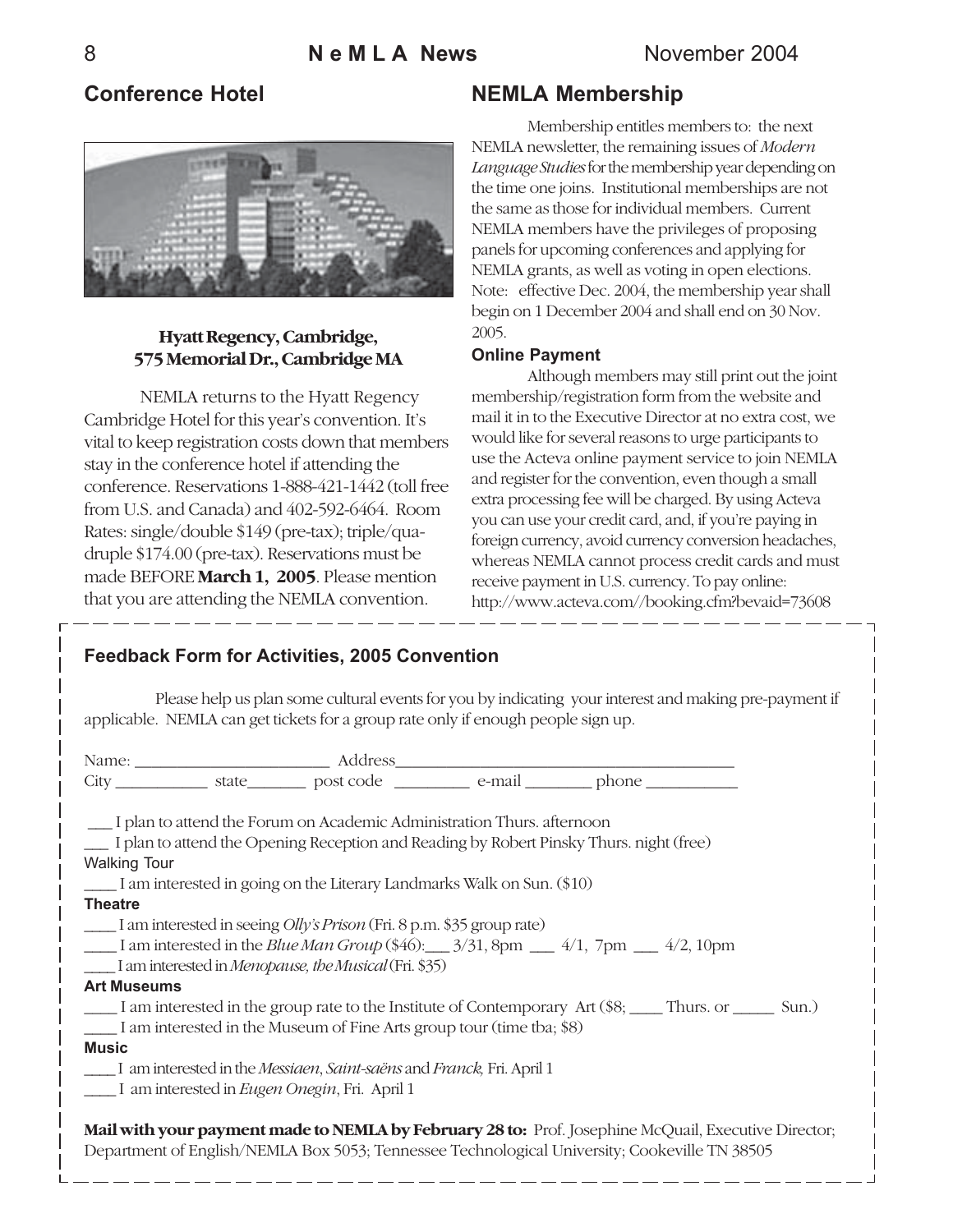L

# November 2004 **N e M L A News** 9

| <b>MEMBERSHIP ONLY FORM: 2005 MEMBERSHIP YEAR</b><br>(membership runs from Dec. 1, 2004-Nov. 30, 2005)                                                                                                                                                                                                                                                                                                                                                                                                                                                                                                                                                                                       |  |  |  |  |  |
|----------------------------------------------------------------------------------------------------------------------------------------------------------------------------------------------------------------------------------------------------------------------------------------------------------------------------------------------------------------------------------------------------------------------------------------------------------------------------------------------------------------------------------------------------------------------------------------------------------------------------------------------------------------------------------------------|--|--|--|--|--|
| NOTE: We regret having to raise membership fees but for those using the combined membership/registration form<br>membership prices remain the same                                                                                                                                                                                                                                                                                                                                                                                                                                                                                                                                           |  |  |  |  |  |
|                                                                                                                                                                                                                                                                                                                                                                                                                                                                                                                                                                                                                                                                                              |  |  |  |  |  |
|                                                                                                                                                                                                                                                                                                                                                                                                                                                                                                                                                                                                                                                                                              |  |  |  |  |  |
|                                                                                                                                                                                                                                                                                                                                                                                                                                                                                                                                                                                                                                                                                              |  |  |  |  |  |
|                                                                                                                                                                                                                                                                                                                                                                                                                                                                                                                                                                                                                                                                                              |  |  |  |  |  |
|                                                                                                                                                                                                                                                                                                                                                                                                                                                                                                                                                                                                                                                                                              |  |  |  |  |  |
|                                                                                                                                                                                                                                                                                                                                                                                                                                                                                                                                                                                                                                                                                              |  |  |  |  |  |
| Address to which mailings should be sent (home address preferable, but if you have your mail on vacation hold<br>the newsletter will be sent back and NEMLA will be charged extra postage): ____HOME ____DEPT.                                                                                                                                                                                                                                                                                                                                                                                                                                                                               |  |  |  |  |  |
| Please indicate 3 primary areas of interest using the numbers from the following list:: $\frac{1}{\sqrt{1-\frac{1}{1-\frac{1}{1-\frac{1}{1-\frac{1}{1-\frac{1}{1-\frac{1}{1-\frac{1}{1-\frac{1}{1-\frac{1}{1-\frac{1}{1-\frac{1}{1-\frac{1}{1-\frac{1}{1-\frac{1}{1-\frac{1}{1-\frac{1}{1-\frac{1}{1-\frac{1}{1-\frac{1}{1-\frac{1}{1-\frac{$<br>01: American; 02: Bibliography; 03: Canadian; 04: Comparative Literature; 05: English/British; 06: Film; 07: French; 08: Gay-<br>Lesbian; 09: German; 10: Italian; 11: Linguistics; 12: Pedagogy; 13: Popular Culture; 14: Russian; 15: Scandinavian; 16: Slavic;<br>17: Spanish/Portuguese; 18: Women's Studies; 19: Composition; 20: ESL; |  |  |  |  |  |
| Membership categories: (please add \$10 for mailings OUTSIDE the U.S. for postage)<br>Full-Time Faculty: \$75 / Part-Time Faculty: \$35 / Student/Independent Scholar: \$35<br>Retired: \$35 / Joint: \$120 / Department: \$70<br>Total enclosed \$________ (make checks or money orders in U.S. dollars out to NEMLA) (keep a copy for your<br>records)                                                                                                                                                                                                                                                                                                                                     |  |  |  |  |  |
| ❖                                                                                                                                                                                                                                                                                                                                                                                                                                                                                                                                                                                                                                                                                            |  |  |  |  |  |
| <b>REGISTRATION ONLY FORM: 2005 CONVENTION</b>                                                                                                                                                                                                                                                                                                                                                                                                                                                                                                                                                                                                                                               |  |  |  |  |  |
| I JUST sent in my membership renewal for the 2005 membership year and wish to register for the confer-<br>ence only<br>\$100 full time<br>\$75 part time/grad/independent/retired<br>\$10 Surcharge AFTER Dec. 16, 2004                                                                                                                                                                                                                                                                                                                                                                                                                                                                      |  |  |  |  |  |
| $\frac{\ }{2}$ \$ TOTAL                                                                                                                                                                                                                                                                                                                                                                                                                                                                                                                                                                                                                                                                      |  |  |  |  |  |
| <b>SEND TO:</b> Prof. Josephine McQuail, Executive Director; Department of English/NEMLA Box 5053;<br>Tennessee Technological University; Cookeville TN 38505                                                                                                                                                                                                                                                                                                                                                                                                                                                                                                                                |  |  |  |  |  |
|                                                                                                                                                                                                                                                                                                                                                                                                                                                                                                                                                                                                                                                                                              |  |  |  |  |  |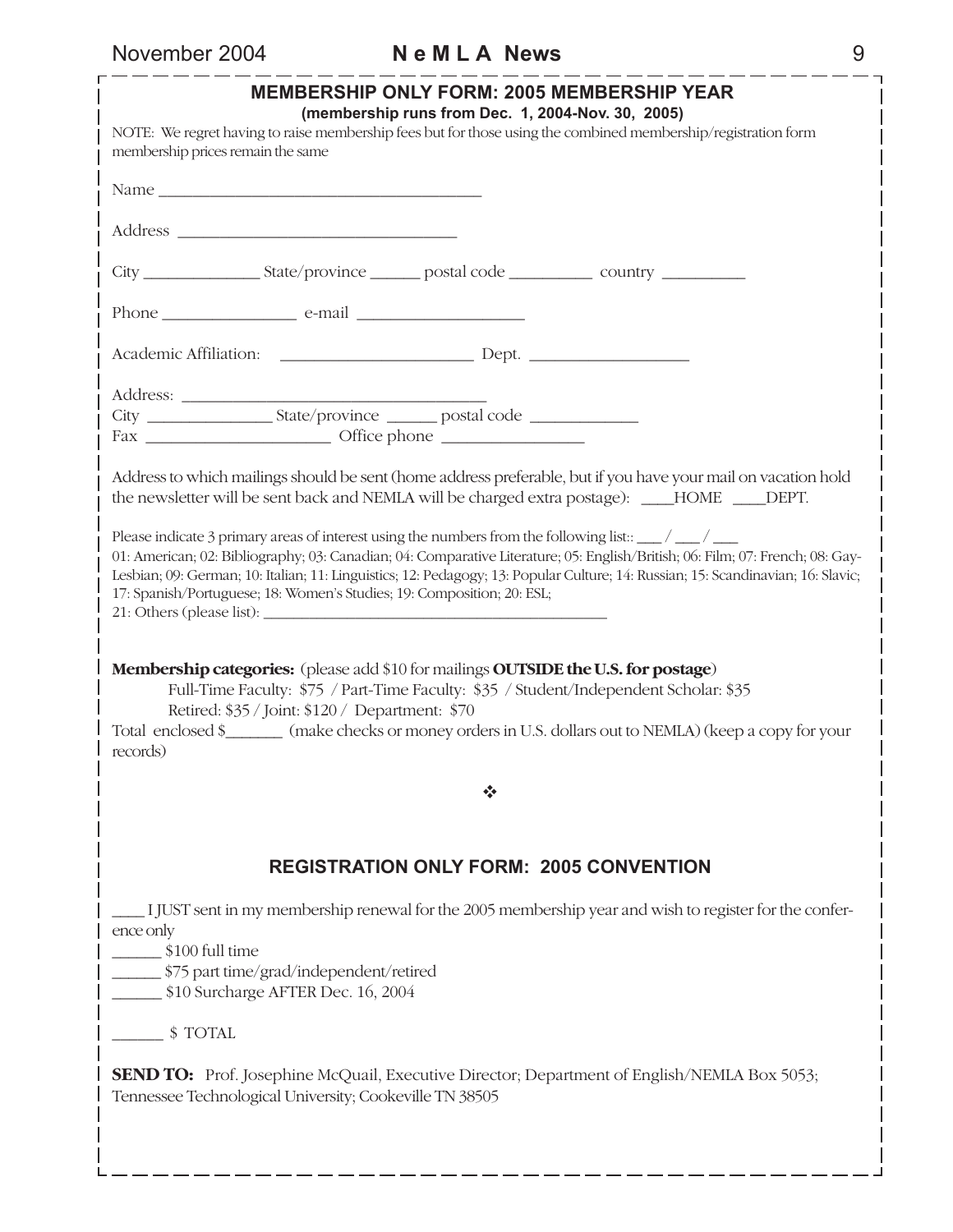# **NEMLA Combined Membership and Registation Form** 2005 MEMBERSHIP YEAR (membership runs from Dec. 1, 2004-Nov. 30, 2005) THE 36th ANNUAL CONVENTION (CAMBRIDGE) 31 MARCH-APRIL 2 2005 NOTE: 1) There will be a \$10 surcharge for those using the combined membership/registration form after Dec. 15, 2004; there will be no onsite registration 2) You may join without registering for the conference by filling out the MEMBERSHIP ONLY FORM also found on the NEMLA WEB page; 3) We regret having to raise registration fees for the 36th annual convention, but for those who use this combined membership/registration form membership remains the same price Name \_\_\_\_\_\_\_\_\_\_\_\_\_\_\_\_\_\_\_\_\_\_\_\_\_\_\_\_\_\_\_\_\_\_\_\_\_\_ Address \_\_\_\_\_\_\_\_\_\_\_\_\_\_\_\_\_\_\_\_\_\_\_\_\_\_\_\_\_\_\_\_\_\_\_ City \_\_\_\_\_\_\_\_\_\_\_\_\_\_\_\_\_ State or province \_\_\_\_\_ post code \_\_\_\_\_\_\_\_\_\_\_ country \_\_\_\_\_\_\_\_\_ Phone e-mail  $e$ -mail  $e$ -mail  $e$ -mail  $e$ -mail  $e$ -mail  $e$ -mail  $e$ -mail  $e$ -mail  $e$ -mail  $e$ -mail  $e$ -mail  $e$ -mail  $e$ -mail  $e$ -mail  $e$ -mail  $e$ -mail  $e$ -mail  $e$ -mail  $e$ -mail  $e$ -mail  $e$ -mail  $e$ -mail  $e$ -mail  $e$ Please indicate 3 primary area of interest numbers from the list below:  $\frac{1}{\sqrt{2}}$ 01: American; 02: Bibliography; 03: Canadian; 04: Comparative Literature; 05: English/British; 06: Film; 07: French; 08: Gay-Lesbian; 09: German; 10: Italian; 11: Linguistics; 12: Pedagogy; 13: Popular Culture; 14: Russian; 15: Scandinavian; 16: Slavic; 17: Spanish/Portuguese; 18: Women's Studies; 19: Composition; 20: ESL;21: Others (please list): \_\_\_\_\_\_\_\_\_\_\_\_\_\_\_\_\_\_\_\_\_\_ Academic Affiliation: \_\_\_\_\_\_\_\_\_\_\_\_\_\_\_\_\_\_\_\_\_\_\_\_\_\_\_\_\_\_\_\_Dept..: \_\_\_\_\_\_\_\_\_\_\_\_\_\_\_\_\_\_\_ Address: \_\_\_\_\_\_\_\_\_\_\_\_\_\_\_\_\_\_\_\_\_\_\_\_\_\_ city \_\_\_\_\_\_\_\_\_\_\_\_\_\_\_ State or province \_\_\_\_ postcode\_\_\_\_\_\_\_\_\_ Fax \_\_\_\_\_\_\_\_\_\_\_\_\_\_\_\_\_\_\_\_\_\_ Address to which mailings should be sent (home address preferable, but if you have your mail on vacation hold the newsletter will be sent back and NEMLA will be charged extra postage) \_\_\_\_\_\_\_\_ HOME \_\_\_\_\_\_\_\_\_ ACADEMIC (please add \$10 for mailings OUTSIDE the U.S. for postage) : \$10 \$ **Please check membership/registration category\*:** Full-Time Faculty \_\_\_\_\_ Registration fee: \$100 + \$55 membership= \$155 Part-Time Faculty \_\_\_\_\_\_ Registration fee: \$75 + \$25 membership = \$100 Student/Independent Scholar\_\_\_ Registration fee \$75 + \$25 membership =\$100 Retired \_\_\_\_\_\_\_\_\_ Registration fee \$75 + \$25 membership+ \$100 Joint Registration  $$150 + $80$  membership fee  $+ $230$  Fee  $\$$ Women's Caucus Breakfast (please add \$15) \$\_\_\_\_\_ Opening Reception: \_\_\_\_ Yes / \_\_\_ No There is no charge for the reding/opening reception with Robert Pinsky, former Poet Laureate of the U.S., but for planning purposes, your RSVP is appreciated. Surcharge for registration AFTER Dec.  $15, 2004 = $10$  \$ NEMLA also offers several fellowships and scholarships. We would like to encourage people to contribute to these so we can continue to offer them: \* NEMLA Summer Grants<br>
\* American Antiquarian Society-NEMLA Fellowship<br>
\* American Antiquarian Society-NEMLA Fellowship \* American Antiquarian Society-NEMLA Fellowship \$\_\_\_\_\_ **Total enclosed** \$\_\_\_\_\_ \_\_\_\_ Yes, I would be interested in a babysitting service of some kind. **SEND TO:** Prof. Josephine McQuail, Executive Director; Department of English/NEMLA Box 5053; Tennessee Technological University; Cookeville TN 38505

### 10 **N e M L A News** November 2004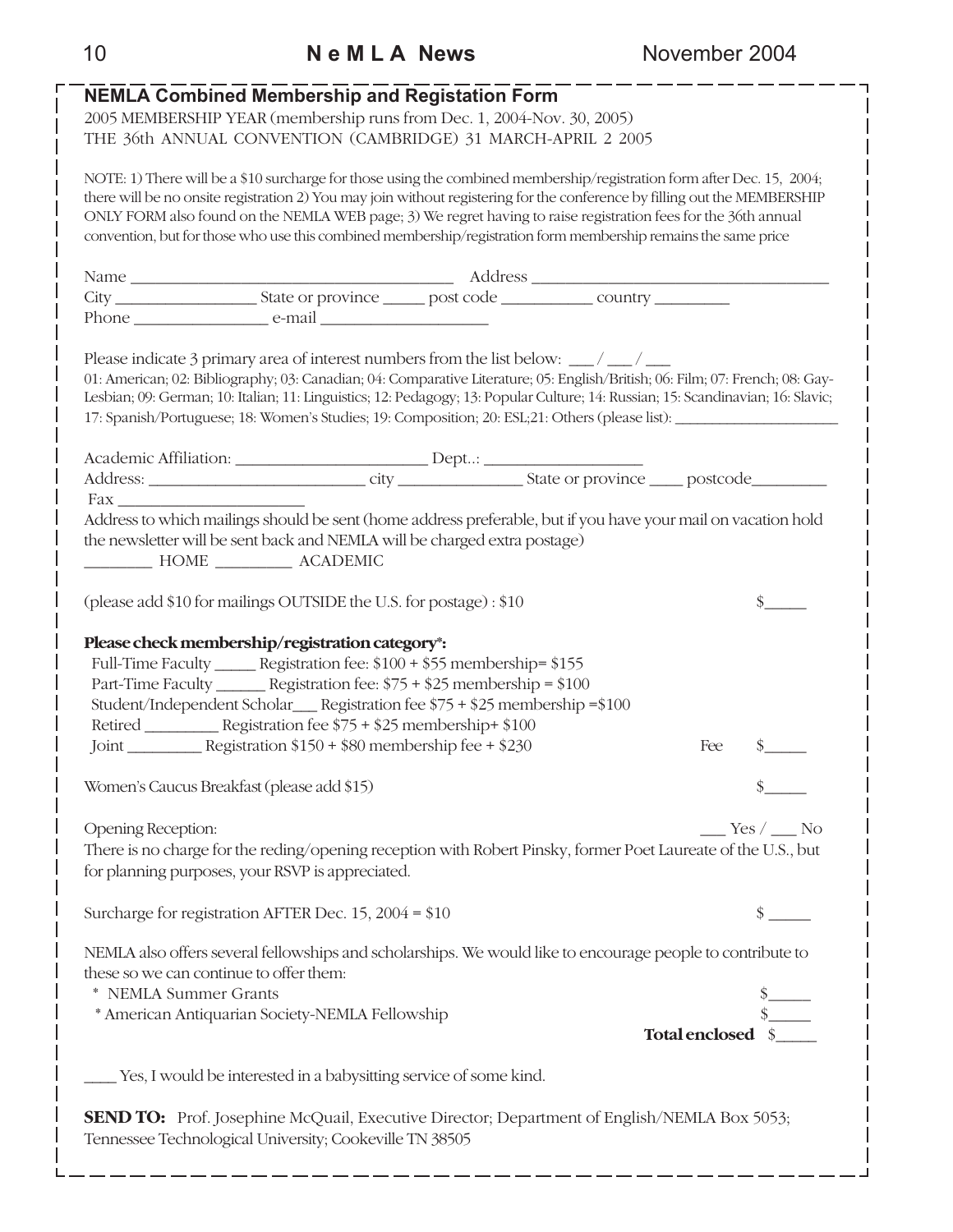### November 2004 **N e M L A News** 11

# **NEMLA Summer Fellowship Program**

The NEMLA Summer Fellowship Program offers \$1,000 Fellowships to defray the cost of traveling incurred by researchers in pursuing their work-inprogress over the summer. The fellowship is designed to support primarily untenured junior faculty, graduate students, and independent scholars, although senior faculty may apply as well.

The application requires a two-page description of the summer project and a project time line; an itemized budget (which includes travel and accommodations, but not equipment, or general office expenses); and two letters of recommendation (to be included in the application packet in sealed envelopes). All applicants must be NEMLA members at the time of application.

*Send both a hard copy and an email copy of the completed application to:* Carine M. Mardorossian; Department of English; SUNY Buffalo; 306 Clemens Hall ; Buffalo, NY 14260-4610; Email: cm27@buffalo.edu **DEADLINE for receipt of applications: 15 February.**

Recipients of the NEMLA Summer Fellowship will be announced at the Business meeting at the NEMLA annual convention, and will receive a check in the days following the Convention. All applicants will be notified before the convention. Recipients must wait three years before applying for another grant. A report is to be written at the end of the Summer Fellowship, and sent to the Chair of the Committee. Acknowledgement of the NEMLA Summer Fellowship grant must be included in any publication related to the research conducted during the summer.

#### *Application Process:*

 a) All applicants must be NEMLA members at the time of application

 b) All application materials must be received by the Chair of the NEMLA Summer Fellowship committee by January 28

 c) The application materials (a and b) must be sent in triplicate

#### *Application Materials:*

 a) A two-page application that describes the summer project and includes a timeline

- b) An itemized budget
- c) Two letters from colleagues in the field supporting the proposed project

# **American Antiquarian Society / NEMLA Fellowships**

AAS-Northeast Modern Language Association Fellowships are on-month visiting academic research fellowships for research in American literary history of the eighteenth and nineteenth centuries. The award is jointly funded by the American Society for Eighteenth-Century Studies and AAS. Degree candidates are not eligible. NEMLA membership is not required of applicants; awardees who are not already members must join.

**Criteria:** This fellowship supports research in American literary history of the eighteenth and nineteenth centuries. NEMLA membership is not required of applicants; awardees who are not already members must join. NEMLA Fellows are selected on the basis of the applicant's scholarly qualifications, the scholarly significance or importance of the project, and the appropriateness of the proposed study to the Society's collections.

**Stipend:** \$1,000 per month

**Deadline:** *January 15, 2005* is the application deadline

**Contact Information**: For further information and application packets--

American Antiquarian Society 185 Salisbury Street Worcester, Massachusetts 01609-1634 Tel.: 508-755-5221 Fax: 508-753-3311 e-mail: academicfellowships@mwa.org http://www.americanantiquarian.org/nemla.htm

Application packets, contain full details about the fellowships, including certain restrictions that apply for some categories.